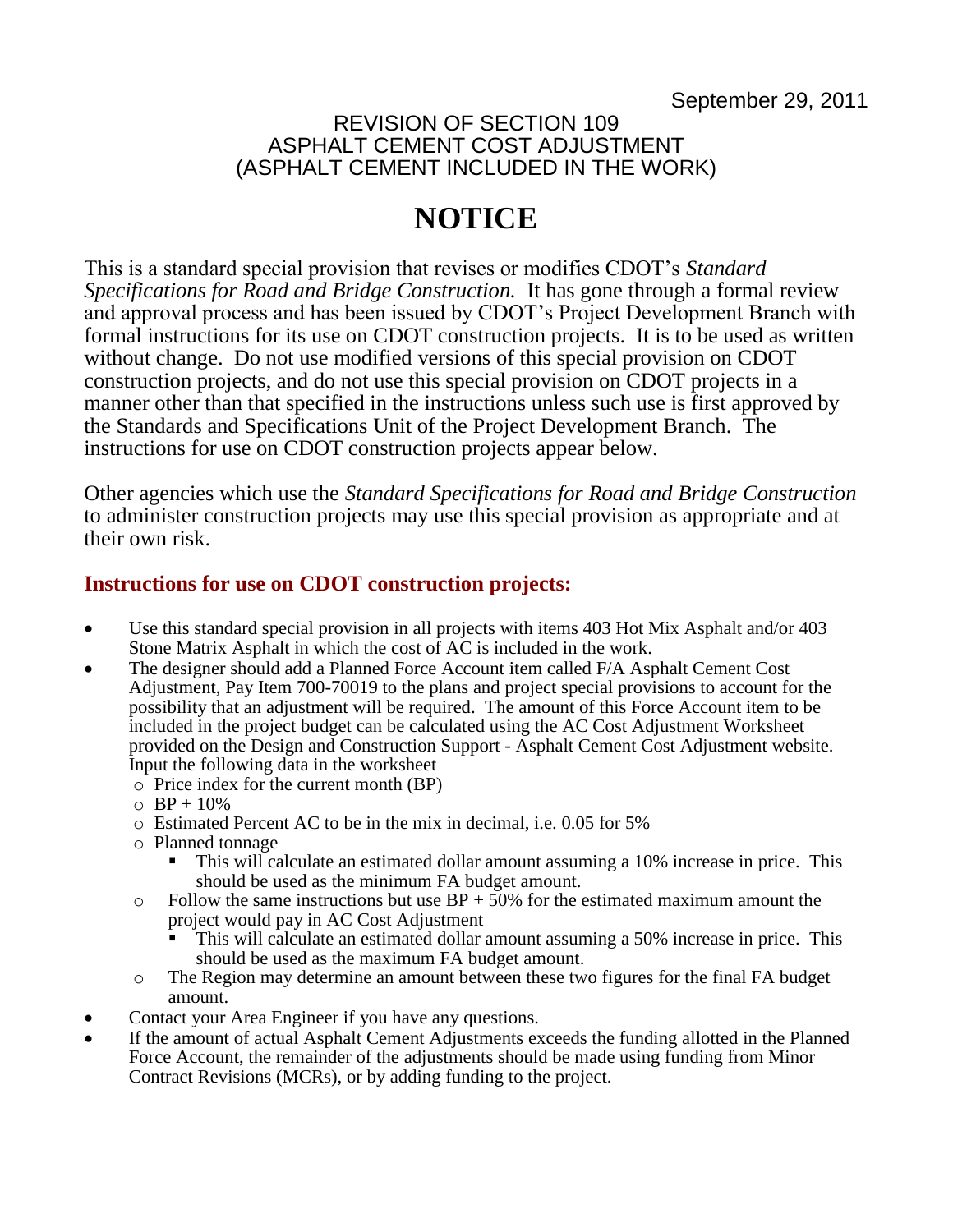#### 1 REVISION OF SECTION 109 ASPHALT CEMENT COST ADJUSTMENT (ASPHALT CEMENT INCLUDED IN THE WORK)

Section 109 of the Standard Specifications is hereby revised for this project as follows:

#### Subsection 109.06 shall include the following:

- (i) *Asphalt Cement Cost Adjustments.* Contract cost adjustments will be made to reflect increases or decreases in the monthly average price of asphalt cement from the average price for the month preceding the month in which bids were received for the Contract. These cost adjustments are not a change to the contract unit prices bid.
	- 1. Cost adjustments will be based on the asphalt cement price index established by the Department and calculated as shown in subsection 109.06(i) 2.D below. The index will be the average for the month of the daily postings of the spot price per barrel of Western Canadian Select (WCS) as published on [http://www.cenovus.com/operations/doing-business-with-us/marketing/crude-oil-pricing.html.](http://www.cenovus.com/operations/doing-business-with-us/marketing/crude-oil-pricing.html) The index from this source will be converted to US Dollars using the currency converter at [http://finance.yahoo.com/currency;](http://finance.yahoo.com/currency) the posted price of Canadian Dollars per cubic meter of WCS on Cenovus.com will be converted to US Dollars per cubic meter. A conversion factor of 0.89 cubic meter per Ton will be used to convert the posted price from cubic meter to tons. The converted daily prices and the average index number for the month will be posted as soon as they are available on the CDOT website at:

[http://www.dot.state.co.us/DesignSupport/Construction/Fuel%20Cost%20Adjustments/Cenovus/Daily\\_Pri](http://www.dot.state.co.us/DesignSupport/Construction/Fuel%20Cost%20Adjustments/Cenovus/Daily_Prices/Daily_Asphalt_Cement_Cost_Adjustment_Index.htm) [ces/Daily\\_Asphalt\\_Cement\\_Cost\\_Adjustment\\_Index.htm](http://www.dot.state.co.us/DesignSupport/Construction/Fuel%20Cost%20Adjustments/Cenovus/Daily_Prices/Daily_Asphalt_Cement_Cost_Adjustment_Index.htm)

- 2. Cost adjustments will be made on a monthly basis subject to the following conditions:
	- A. Adjustment will be based on the pay quantities on the monthly partial pay estimate for the following two pay items when measured by the ton and asphalt cement is included in the pay items:

| Item No.                                                                        | <b>Item</b>                             | <b>Pay Unit</b> |
|---------------------------------------------------------------------------------|-----------------------------------------|-----------------|
| $403*$                                                                          | Hot Mix Asphalt (Grading<br>) (Asphalt) | Ton             |
| 403                                                                             | Stone Matrix Asphalt (Grading _)        | Ton             |
|                                                                                 | (Asphalt)                               |                 |
| ∥ *Hot Mix Asphalt (Patching) is not subject to asphalt cement cost adjustment. |                                         |                 |

- B. A cost adjustment will be made only when the asphalt cement price index varies by more than 5 percent from the asphalt cement price index at the time of bid, and only for that portion of the variance in excess of 5 percent. Cost adjustments may be either positive or negative dollar amounts.
- C. Asphalt cement cost adjustments will not be made for any partial estimate falling wholly after the expiration of contract time.
- D. Adjustment formula:

EP greater than BP:  $ACCA = (EP - 1.05 BP)(PA) (Q)$ 

EP less than BP:  $ACCA = (EP - 0.95 BP) (PA) (Q)$